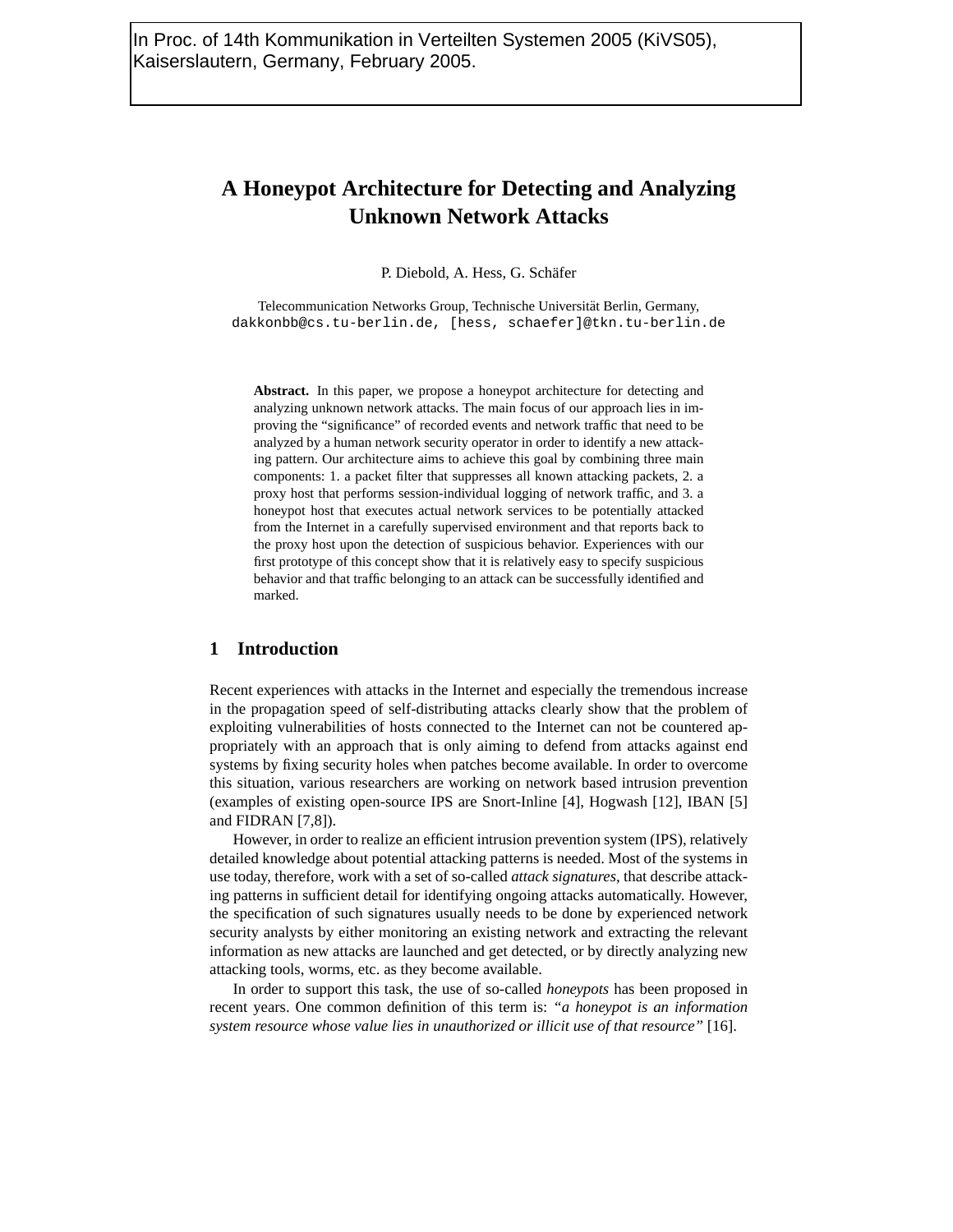As stated in this definition, a honeypot is a system that is built and set up in order to be hacked. Honeypots can be used as intrusion detection facility (burglar alarm), defense- or response mechanism. Apart from this, honeypots can be deployed in order to consume the resources of the attacker or distract him from the valuable targets and slow him down, so that he wastes his time on the honeypot instead of attacking production systems.

The fundamental principle of the honeypot idea is that every connection (even an attempt) or scan, respectively, which is destined to a honeypot can be considered suspicious. A honeypot is not a production system and consequently, nobody has reasons to contact it. According to this, the amount of traffic that is sent to a honeypot is assumed to be manageable and of high significance to intrusion detection. However, as we experienced in an experimental setup (see below), traffic volume received by a honeypot still lies in a rather high range, so that a more intelligent way than just analyzing all received traffic is required.

We therefore developed a honeypot architecture that allows to obtain more significant traffic logs of suspicious behavior by combining filtering of already known attacks with session-individual traffic logging and marking of suspicious sessions based on evidence gained on an actual honeypot host. The remainder of this paper is organized as follows: in session 2 we give some background information on honeypots, review related work and report on our experience with traffic volume received by a honeypot in an experimental setting. Section 3 describes our concept, and in section 4, we describe our prototype implementation of this concept and discuss first results. In the final section 5, we draw some conclusions and give an outlook to future work.

### **2 Honeypots**

Honeypots are often categorized by their level of interaction [16]. So-called *low interaction honeypots* are defined as simulated services, i.e. anything from an open port to a fully-simulated network service. Most of the low interaction honeypots use simple script-based languages to describe the honeypots reactions to attacker inputs. Low interaction honeypots are easy to set up and because of the limited capabilities they are quite secure. The drawbacks are that they are easy to detect for attackers, because the service's reactions are not implemented completely. The information gained is limited as well, because no real vulnerabilities can be distinguished from attack attempts. Its use is restricted to the logging of automated attacks and intrusion detection.

So-called *high interaction honeypots* — we emphasize here that we do not make a distinction between medium and high interaction honeypots — are real services which are usually executed in a secured environment. The attacker communicates with an actual service implementation but theoretically he does not achieve total system control in case of a successful attack if the honeypot is well designed. One advantage of this approach is that a high interaction honeypot is difficult to unmask. Actually, the attacker should not be able realize that he interacts with a honeypot because a real service is used. Of course, the honeypot system can be only as secure as its sandbox subsystem — in case that it comprises such functionality.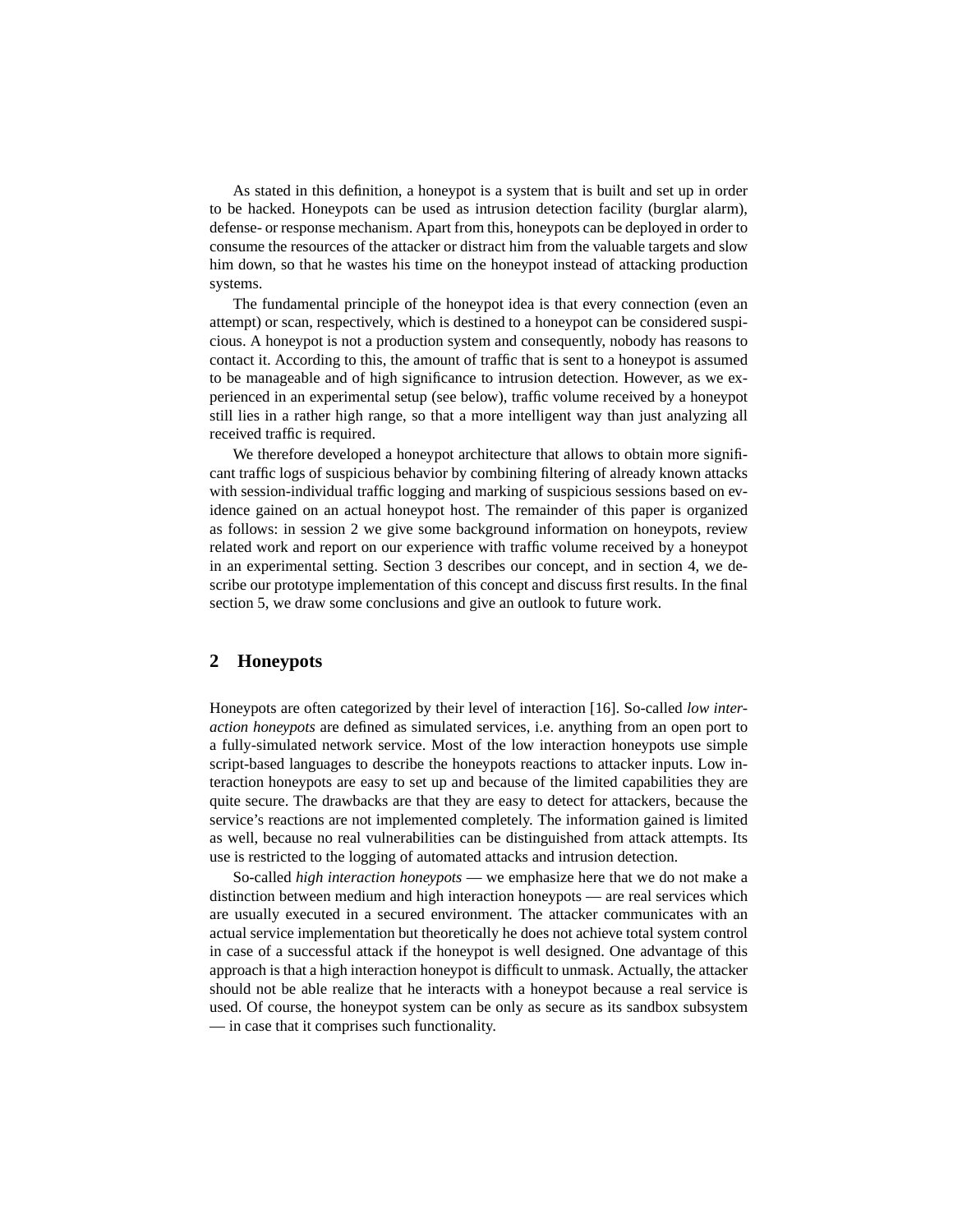Another important factor for the usefulness of a honeypot is accessibility. Obviously, it is only useful if it gets attacked. Moreover, in order to gather the intrusion related information, logging and sniffing techniques must be integrated into a honeypot architecture. Accordingly, the question arises how to realize a honeypot which resembles a vulnerable system, but which can not be exploited, and which beyond this possesses intrusion detection capabilities, in order to inform the administrator about the occurrence of an attack.

#### **2.1 Related Work**

*Honeyd* [15] is a low-to-medium-interaction honeypot system. Installed on a Unix system it listens on the network interface card (NIC) for incoming ARP requests. If an ARP request is detected *Honeyd* initiates an ARP request itself. If no response to the own ARP request is given and a rule for the requested IP exists in the configuration file, *Honeyd* overtakes the IP and starts pre-configured services on the specified ports. The honeypot comes with some shell scripts that emulate services (e.g. a WWW server). *Honeyd* is able to emulate the behavior of most common IP-stack implementations (Windows, Linux, etc.) that can be detected by the tools *nmap* [6] and *x-scan* [18] by using the same rule base as the scanners. *Honeyd* is open source and has been successfully used on the Cebit 2003 by the heise publisher (see article [2]).

*Bait'n'Switch* [10] is a honeypot response mechanism that redirects the attacker from valuable targets to a honeypot system. *Bait'n'Switch* is realized as a *Snort* [4] inline extension. Whenever a successful attack is detected, the IDS drops the packets of the first attack and all further traffic from the host that initiated the attack is rerouted to a dedicated honeypot host. This process is hidden from the attacker so that he does not realize that he is not communicating with the original target anymore. The attacker's further interaction with the honeypot can later be analyzed and the production system is protected from the attacker's further actions. The system reacts on attacks that are described in an IDS signature database and can therefore only react on previously known attacks.

The *Intrusion Trap System* [17] is an improved version of *Bait'n'Switch*. In case that *Snort* detects an attack, the *Intrusion Trap System* is able to directly redirect the attack to a honeypot host. This way, even the traffic of the first attack can be handled by a honeypot and the attacker is unable not notice that he is not communicating with the production system. However, the approach has the same limitation to known attacks as *Bait'n'Switch*.

*Honeycomb* [11] is realized as a *Honeyd* extension. It is based on the idea that any traffic directed to the honeypot can be considered an attack. *Honeycomb* automatically generates *Snort* and *Bro* [13] signatures for all incoming traffic. New signatures are created if a similar pattern does not yet exist. Existing signatures are updated whenever similar traffic has been detected, so the quality of the signatures is increased with each similar attack session. Signatures can be updated to match mutations of existing attacks. For each mutation a more generic description for the signature is generated, so that the original attack and the mutation are both matched. This way the signature base is kept small. The mechanism creates signatures for all traffic directed to the honeypot. Unfortunately the attacks are not verified to be successful in any way. Therefore, it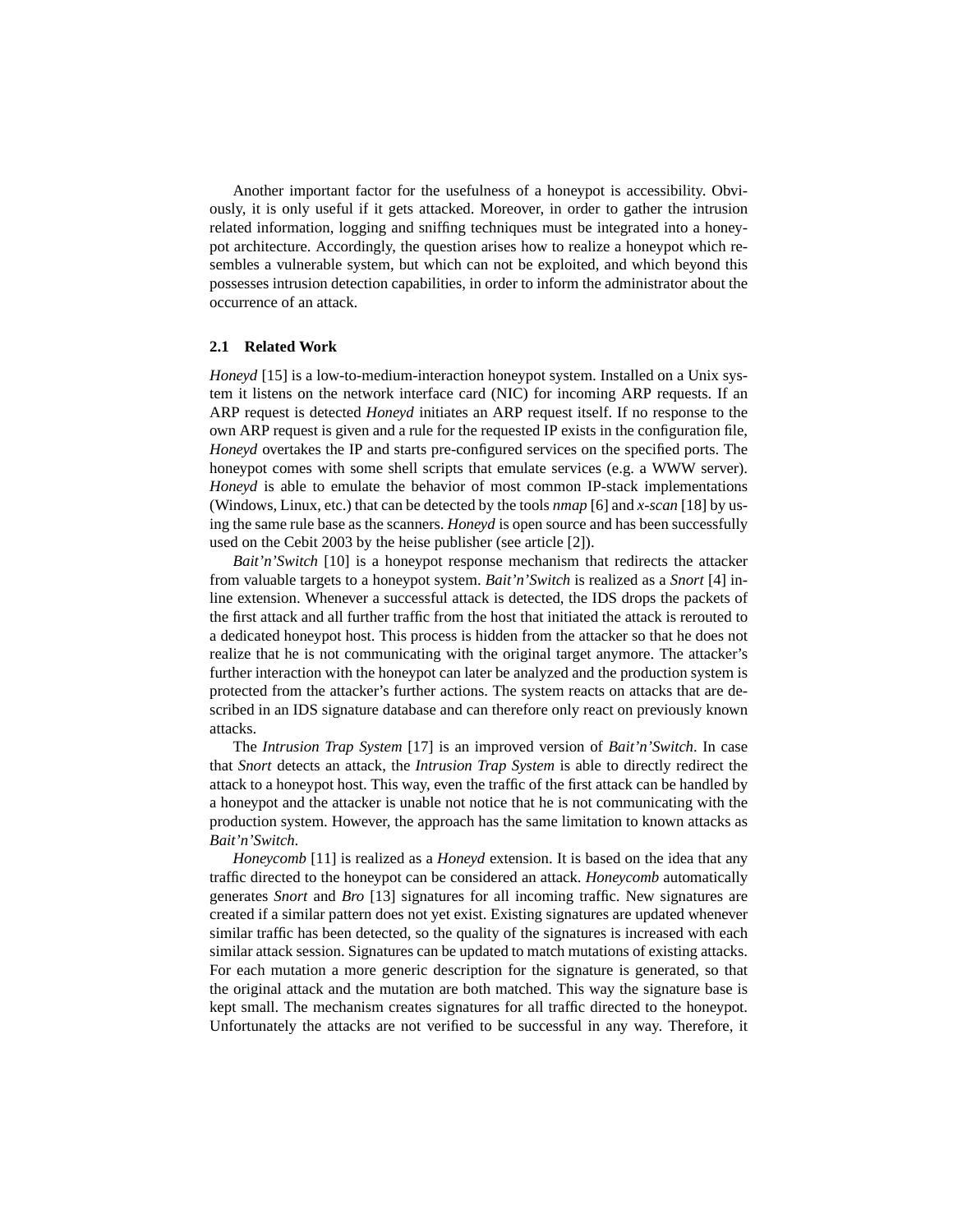suffers of false positives if any non-attack traffic is directed to the honeypot like e.g. the IPX protocol. A computer connected to the Internet especially on a dial-up connection is addressed even by non attack traffic. Whenever a search engine tries to mirror the host or a peer to peer program tries to connect, a signature is generated. Signatures must be checked manually afterwards whether they were created for an attack or for something else. An approach to verify the attack patterns is desirable. The signature generation mechanism could be used to create IDS signatures if an appropriate attack traffic is identified and directed to the system.

Finally, the idea of so-called *honeynets* [14] exist. Instead of simulating a single vulnerable host, a honeynet tends to simulate a complete network by the deployment of a set of honeypots.

The central idea of honeypots is, that any traffic directed to the honeypot, is considered an attack. The state of the art shows that one the one hand the gathering of attack related information currently requires the manual analysis of the log files and on the other hand the approach to generate signatures that match any incoming traffic leads to false positives that have to be eliminated manually. Furthermore, honeypot approaches that only react to known signatures do not gather any information valuable for identifying new signatures. Summarizing, the existing approaches do not provide sufficient support for the (semi-)automatic detection and analysis of unknown attacks.

#### **2.2 Field-Test**

As described in section 2.1 the open-source low-interaction honeypot *Honeyd* is able to simulate several host identities and in addition, it offers scripts that simulate network services. We configured *Honeyd* such that it represents a typical Linux installation (with one IP-address) which runs a WWW- and a SSH-server. For four days we connected the setup to the Internet and we logged each connection. The corresponding log file grew to a size of  $18MB$ yte. A consecutive evaluation of the log file showed that a big part of the conncections were caused by known attacks (see table 1).

| Event                              | No of occurrences |
|------------------------------------|-------------------|
| Nimda                              | 8871              |
| CodeRed                            | 2155              |
| CodeRed II (3 versions)            | 2626              |
| MyDoom                             | 1369              |
| W32/Welchia.D                      | 1674              |
| Attempts to access the IIS-samples | 645               |
| Attempts to get '/etc/passwd'      | 168               |
| Attempts to execute cmd.exe        | 123245            |

**Table 1.** *Honeyd* field-test results

Apart from the attacks enlisted in table 1, many entries were enregistered that were caused by browser connections or by "talkative" protocols like NetBIOS, IPX, etc. The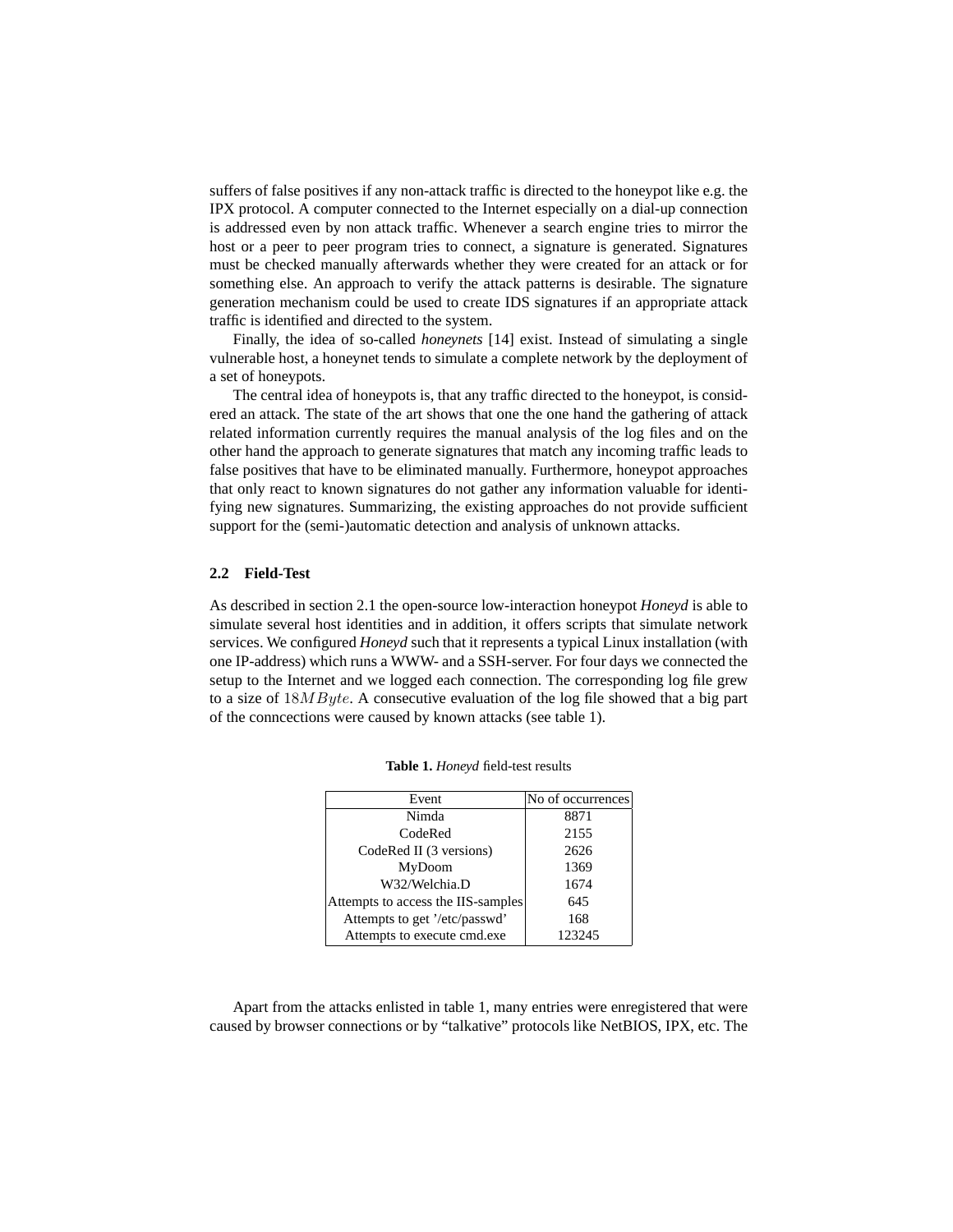conducted experiment clearly shows that even in case of a honeypot with an "unadvertised" IP-address assigned to it, the amount of logged (attacking) traffic is immense. Since the focus of our work on honeypots is towards the detection and analysis of unknown network security attacks, further measures to increasing the significance of logged traffic are required. In the next section, we describe our approach to this problem.

### **3 Concept**



**Fig. 1.** An example scenario

The goal of our approach is the design and realization of a generic high interaction honeypot framework that allows to (semi-)automatically identify application layer based attacks (e.g. buffer overflows, format string attacks, etc.). Figure 1 depicts an example scenario that includes two attackers, a firewall / intrusion prevention system (IPS) and our honeypot framework. The purpose of the IPS / firewall is to filter the incoming traffic for known attacks. The honeypot framework itself consists of a proxy and a honeypot host. The proxy host is responsible for the session-individual logging of the network traffic that was sent to the honeypot. Furthermore, in case of a detected attack the proxy provides a mechanism to replay a specific previously logged session. An advantage of the bipartite approach is that the honeypot and the log files are kept on separate hosts so that in case of a complete system takeover of the honeypot host by an attacker the log files remain save. Besides this, the replay mechanism that is integrated in the proxy can be used to analyze a discovered attack in detail, as well as to test if other system configurations are just as vulnerable as the honeypot service to the attack.

The honeypot host consist of a honeypot service, namely a real service, and a host intrusion detection system (HIDS). The running service is the bait that attracts worms respectively hackers whereas the HIDS supervises the honeypot service. The realized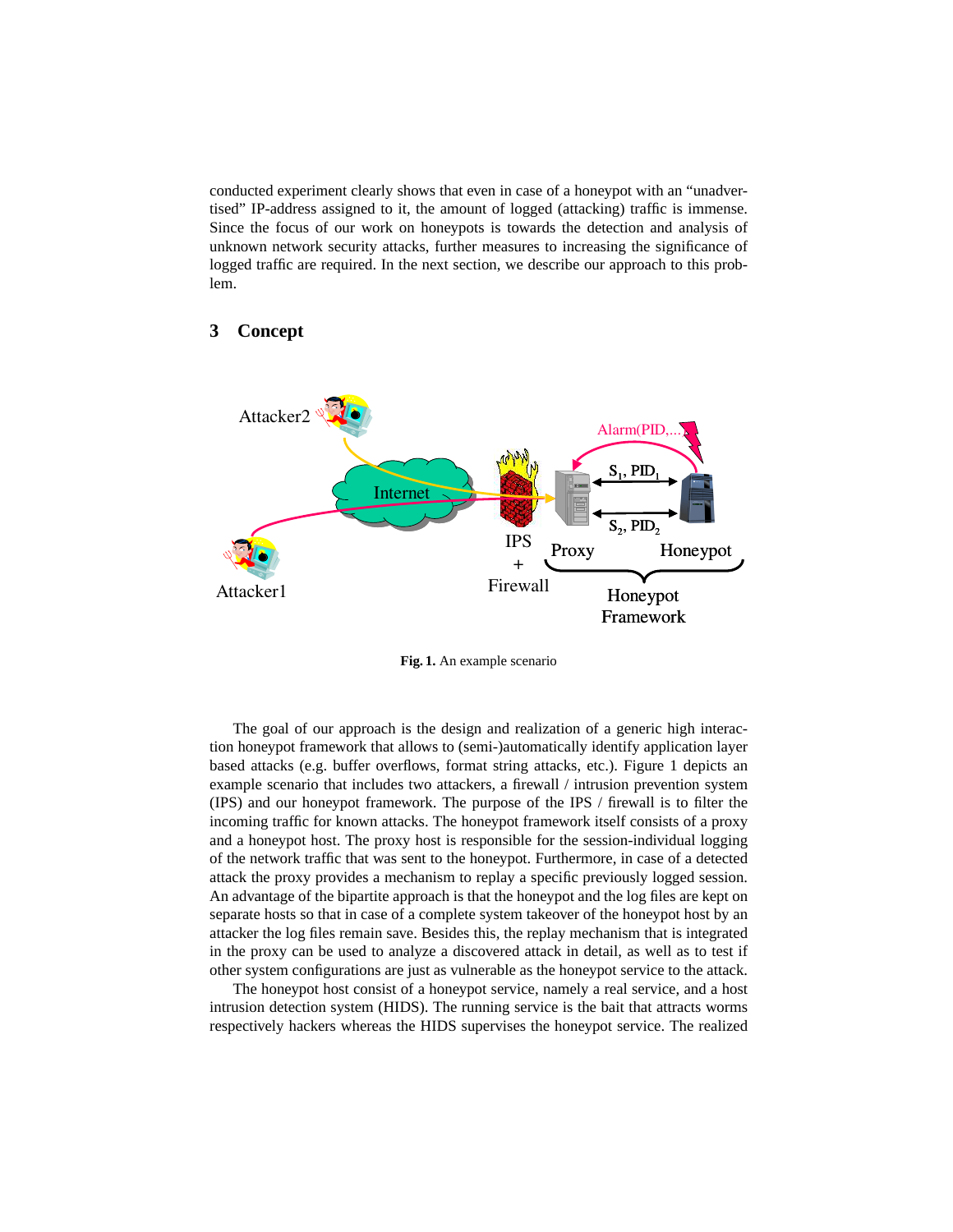detection mechanism is generic and allows the detection of attacks on the basis of system-call signatures. The reasoning behind this approach is that the main part of current attacks exploit a vulnerability that is specific for a software (e.g. a buffer overflow vulnerability of a WWW-server). In case of a successful attack, the hacker will sooner or later exploit its newly gained authorizations which most often results in an observable system change. An example for this would be an attacker that tries to open a new network socket in order to download further hacking utilities. Or another popular example is a worm that starts on each infected system an email relaying server which it uses for its further spreading. On the system-call level both examples can easily be monitored. The interface between honeypot service and HIDS is generic such that is possible to exchange or add a honeypot service in an easy and flexible manner.

As depicted in figure 1, it might occur that a honeypot service is running two or more process entities (parent + children processes) simultaneously. For example, if the honeypot system was running a WWW-server as a honeypot service, the server parent process would create a child process for each HTTP-session.

#### **3.1 The Honeypot Host**

Figure 2 depicts the internal software architecture of the honeypot host, which consists of the honeypot service, the HIDS-manager (hidsmgr), the honeypot monitor (monitor) and the host intrusion detection system (HIDS). Honeypot service, monitor and HIDSmanager are running in user-space, whereas the HIDS is located in the kernel space.

Generally, most common operating systems make a distinct differentiation between application and operating system. Each time a user-space process requires an operating system service (e.g. the opening of a network socket) the service must send the proper system call to the kernel. The kernel checks the request of the process and then it decides whether to fulfill it or not. By inserting a HIDS into kernel-space and by redirecting the system-calls to the HIDS, it is possible to extend the functionality of the kernel. In our case, it is possible to monitor on the basis of system-call level what a process in userspace does. In addition, it is possible to introduce more detailed decision criteria in the kernel to determine whether the desired action is allowed or not (a similar mechanism has also been proposed for performing access control on active networking nodes; see also [9]).

The general method of system call interception is depicted in figure 3 and shows the interception of the *socket* system call. The user process uses the *socket()* command to create a socket for network communication. A process must execute a system call to gain access to the operating system services. Normally, this is done by wrapper functions which are part of standard libraries. The wrapper function puts the variables to be submitted into the correct order, and then executes the proper system call. At the entry point into the kernel, the kernel uses a table — the so-called system call table — for the forwarding of the incoming system calls to the corresponding functions. By changing the destination of a pointer inside the system call table, we can redirect a defined system call to another function, in our case to the HIDS. That checks if the service is authorized to use a specific operating system service. If this test is passed, the HIDS then calls the standard kernel function belonging to the system call.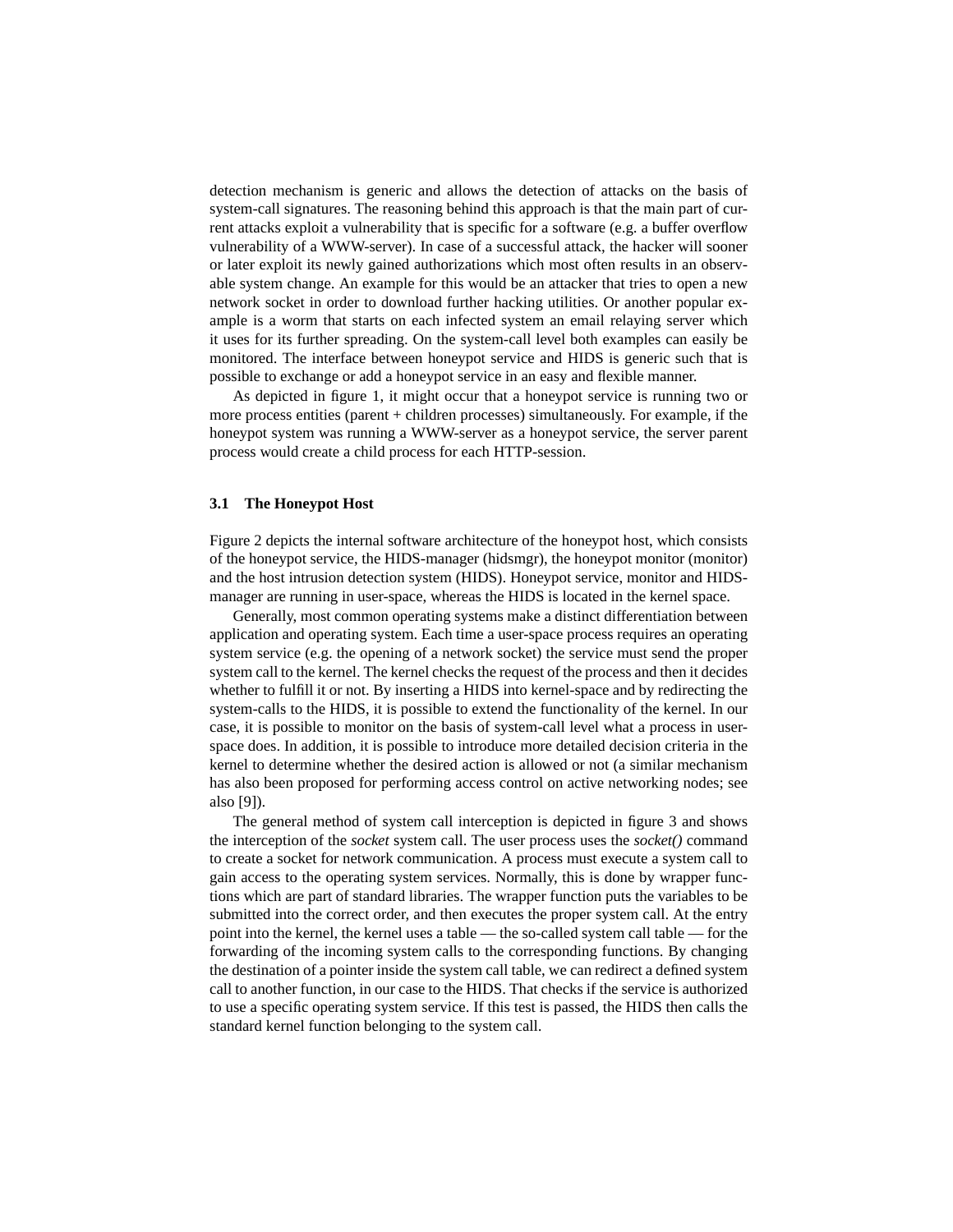

**Fig. 2.** The honeypot host

The HIDS is realized as a Linux Kernel Module (LKM) and it detects intrusions on system-call-level. Whenever a user space process tries to execute a series of systemcalls that matches an attack signature a security alert is raised. Furthermore, the HIDS refuses to forward the last requested system-call to the operating system in order to prevent the honeypot system from being harmed. Consecutively, the HIDS triggers the monitor process to send an alarm message to the logging proxy. The attack signatures are specified inside the repository as a series of system-calls or simply as a black-list of disallowed system-calls. Besides this, it is also possible to configure the HIDS such that the execution of a specific group of applications (e.g. common gateway interface - CGI) is authorized. The user space front-end monitor handles the synchronization of local process ID and remote session ID between honeypot and proxy server.

The HIDS checks for each observed system-call, whether or not it is executed by a process under supervision. The access to the operating-system is either granted or not, depending on the policy. Moreover, if necessary a message is sent to the monitor and then forwarded to the logging component.

Finally, the HIDS-manager can be used to reconfigure the HIDS at runtime. It provides a set of functions which first can be used to add, delete or modify existing attack patterns. Second, the manager also allows to modify the list of services that must be observed by the HIDS.

#### **3.2 The Logging Proxy**

The logging proxy listens for connection requests to the honeypot service which originate from a potential hacker. Next, the proxy server acts itself as a client on behalf of the user / attacker and forwards the request (using its own IP address) to the honeypot service. Besides forwarding, the proxy server also creates for each forwarded session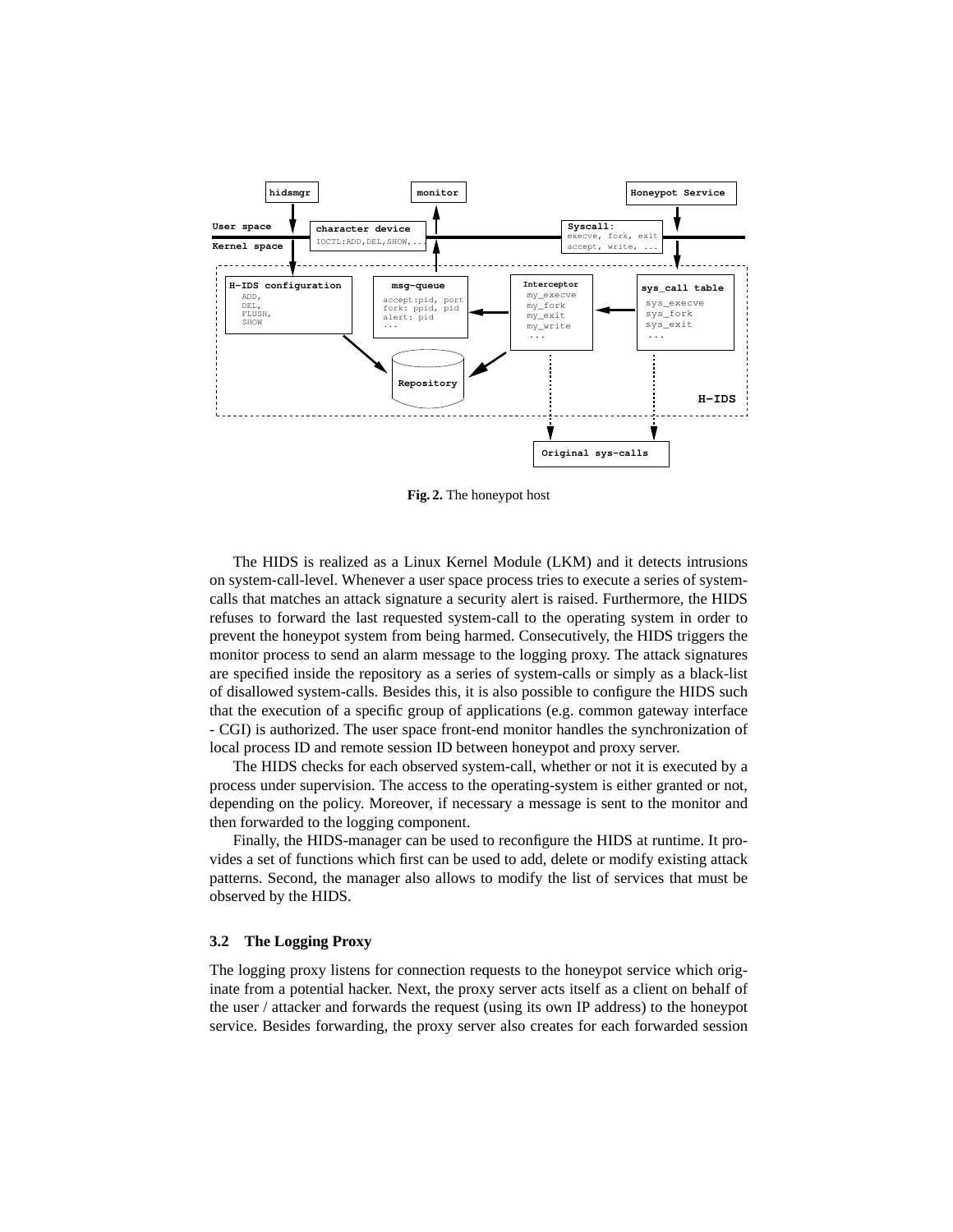

**Fig. 3.** Interception of a system call

(session ID) an individual log file which in addition, contains the IP-address of the attacker, the connection ports and a timestamp. To the attacker, the proxy server is invisible; all honeypot service requests and returned responses appear to be directly from the proxy host.

The proxy logs the connection data of the honeypot service. A difficulty thereby is to match attack session and PID of the corresponding process on the honeypot host, as one host keeps the logs while the other one detects the attacks. If a new client connection is initiated by an attacker, the proxy sends the new session ID via the control channel to the monitor on the honeypot monitor. This one acknowledges the successful connection of the proxy to the honeypot service by sending a message to the proxy server, which contains the PID of the corresponding child process and the ports of the incoming connection. The ports are used to track which connection and session ID belong together. Furthermore, the proxy server maintains a list of currently established connections to the honeypot service. On a fork of the honeypot service a new PID message is automatically sent by the honeypot service monitor to the proxy server. In case that a process tries to execute a series of an unauthorized system-calls (attack signature), the honeypot monitor triggers an alert and sends a corresponding message to the proxy server. The alert-message contains the PID of the honeypot service process that violated the security policy and the kind of violation. By the means of the alert message the proxy server tags the corresponding session and adds the alert information to the proper log file. In addition, the proxy server is able to stop the ongoing attack session — if specified so in its local security policy.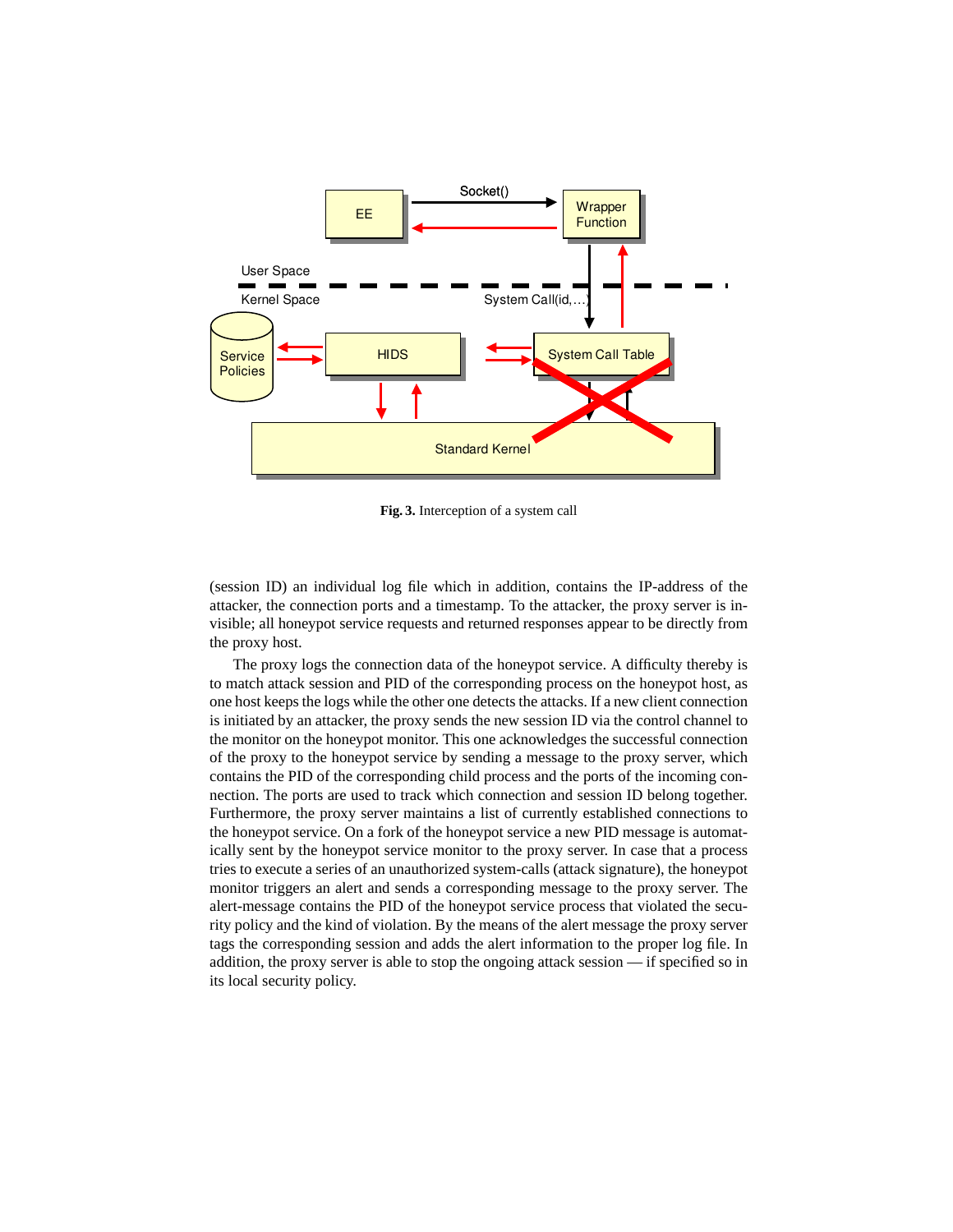**Process ID Tracking** Generally, processes can be identified by their unique process identification number, the PID. As already mentioned, many networking services that can be used as the honeypot service — create a new process environment for each connection that they accept. Accordingly, a mechanism is required to keep track of the processes that must be observed by the HIDS. Figure 4 depicts our principle of PID tracking. Initially, we open a *shell* which we subsequently add — with the help of the HIDS manager — to the list of processes that are monitored by the HIDS. Next, the chosen honeypot service is started from inside the shell, which automatically assigns it to the group of services that must be observed by the HIDS.

Normally, a new process is created by a networking service through the execution of the *fork()* system-call (other possibility *clone()*). In this case the operating system creates a new process environment and assigns a new process ID to it. Now, in case that an attacker connects to the honeypot service, then the operating system creates the new process by executing the *fork()* command and returns two values. One value, which is the PID of the newly created process, is returned to the parent process, whereas the newly created child process receives a zero as return value. Whenever a process that is member of the list of services that must be observed by the HIDS creates a child process, then the newly created child process is automatically assigned to be a member of the list.



**Fig. 4.** Process ID (PID) tracking

#### **3.3 Replay Mechanism**

The session-specific log-files that are created by the proxy server can be used by the replay tool, that is part of the proxy server, to repeat a selected (attack) session. In case that the honeypot service is stateless and deterministic, the attacker can be replaced by the replay tool and each suspicious log-file can be replayed in sequence. This allows to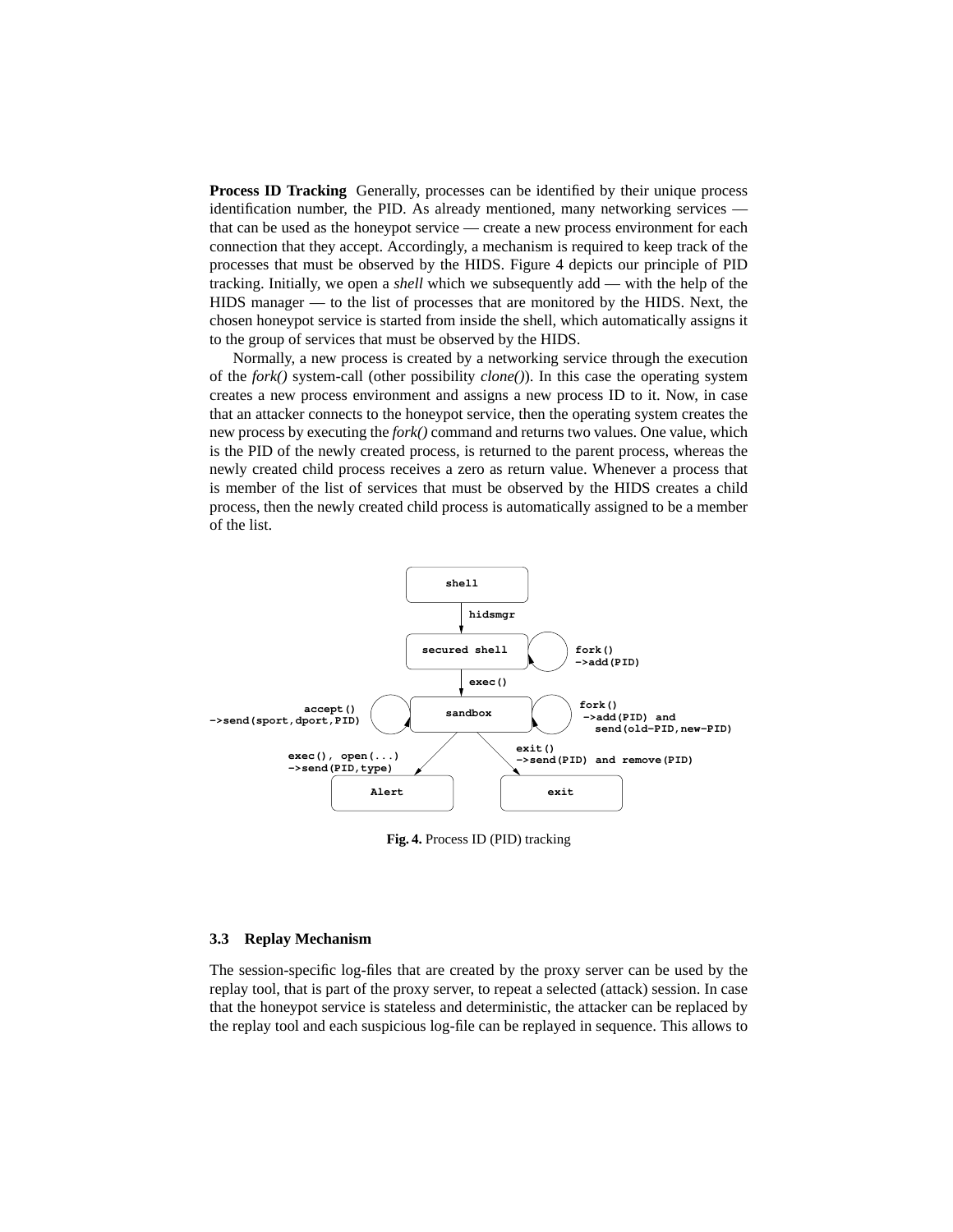analyze attacks in detail as well as to test if other systems are equally vulnerable to an attack.

# **4 Proof Of Concept**

We realized a Linux-based prototype of the described honeypot architecture. In order to test its functionality we setup a testbed, which consists of three Pentium III 800 machines running Linux 2.4.24, and which are connected via Ethernet. The middle host — equipped with two network interface cards — is running the proxy server. The remaining hosts are used as attacker and honeypot.

The Dune Web Server [3], which is known to contain several security holes, was chosen as honeypot service. Furthermore, we downloaded the according exploitation tool *xdune* [1] from the Internet. *Xdune* is a tool that can be used to remotely exploit a buffer overflow vulnerability of the *Dune* web server. We started our honeypot system with the *Dune* server as honeypot service. Before starting the *Xdune* tool, we simultaneously started several harmless HTTP sessions in order to check if the honeypot system is capable to automatically identify and tag the attacking session.

The normal order of events — without the intervention of a HIDS — would be as follows. First *Xdune* searches in a brute-force manner for the correct return address that directs the process execution to the injected code. If successful, the injected shell code opens a listener and executes the command */bin/sh*. With the HIDS running on the honeypot system, the attempts to open a network socket respectively to start a shell triggered an alarm. Furthermore, the system correctly tagged the log-file on the proxy server. Consequently, only the tagged log-file must be analyzed in order to create an attack signature for an intrusion detection / prevention system.

### **5 Conclusions and Future Work**

As can be concluded from our experiment with a public domain honeypot implementation, the common assumption that all traffic destined to a honeypot host represents an attack does not hold in reality. In order to increase the significance of recorded traffic for intrusion detection, we therefore propose a honeypot architecture that combines filtering of known attacks with session-individual logging and evidence gathering on a honeypot host. Our honeypot in fact combines the high interaction honeypot idea with a host based intrusion detection system that is based on supervision of system calls. As most attacks coming in from the Internet sooner or later try to perform a "suspicious" action like starting a shell process, accessing specific files, etc. our approach is able to operate effectively even with rather simple signatures of "suspicious" behavior. By marking the session logs of traffic streams that resulted in suspicious behavior, a significant reduction of traffic to be evaluated is attained, so that forensic analysis of recorded traffic is considerably simplified. In our future work, we plan to improve the ability of our system call supervision functionality to track state (e.g. allowing incremental evidence gathering as compared to simple call sequences), in order to be able to specify